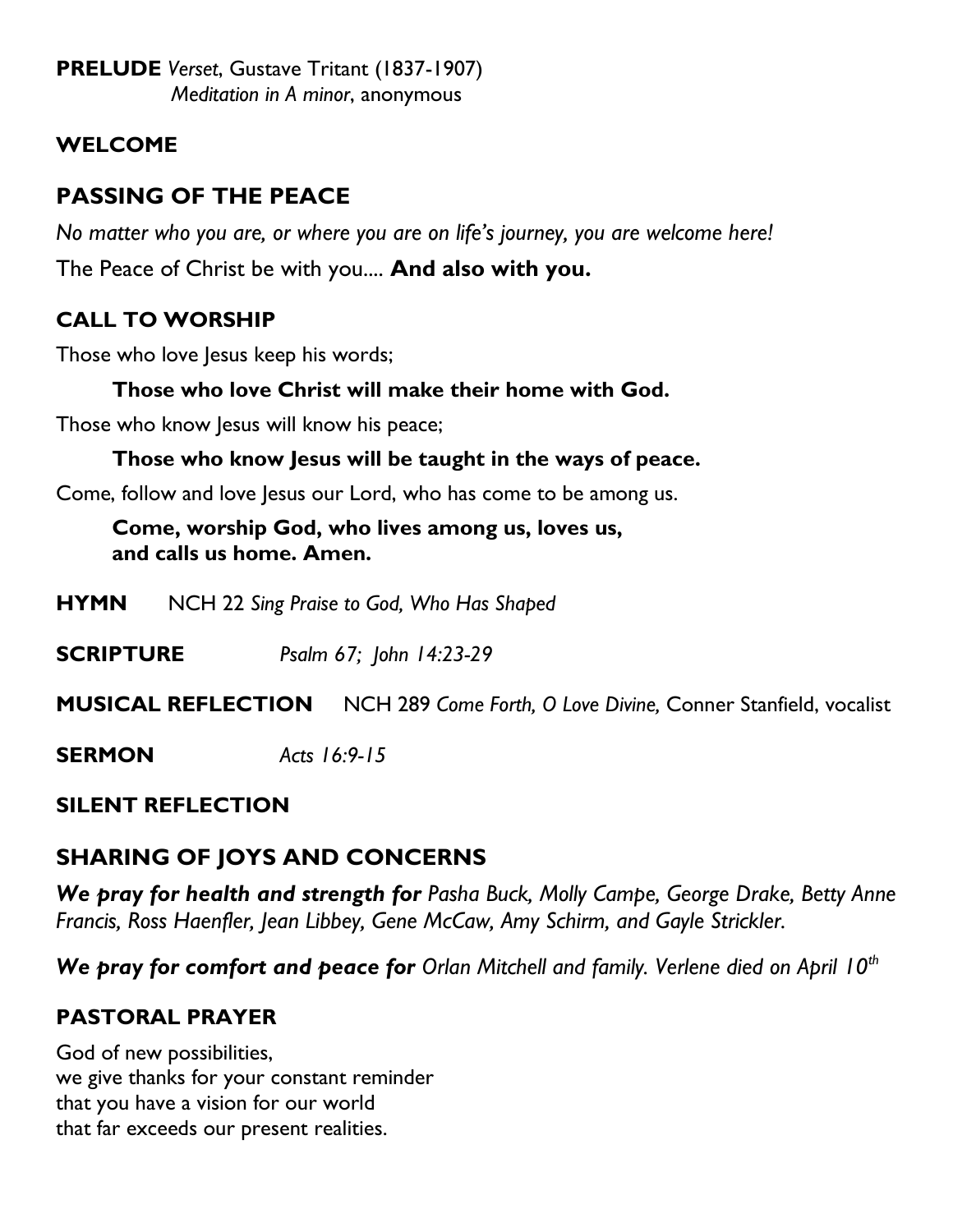You call us up out of our cynicism, apathy and fear to keep our eyes on the life you would have us live.

We are grateful for the courage and determination you make available to us to sustain our efforts to work for better relationships, justice and peace. Help us to find the language and the courage to share our own faith stories with each other, and to be open and honest and humble in all of our interactions.

God, we pray for our world and those nations where violence and tyranny cause so much suffering.

We pray for people driven out of their homes and their homelands, and struggle to survive in refugee camps.

We pray for those who do not have enough food to sustain them or water to quench their thirst.

We pray for those who are victims of slavery, even in this  $21^{st}$  century;

God, we feel so helpless at times. Help us to enact your command to love and to feed your sheep.

For those who are suffering in body, mind or spirit, we ask for healing and peace. Be our light in this world, God. In Jesus' name we pray. Amen.

#### **LORD'S PRAYER** *(Inclusive Version)*

**Blessed One, our Father and our Mother Holy is your name. May your love be enacted in the world. May your will be done On earth as in heaven. Give us today our daily bread And forgive us our sins as we forgive those who sin against us. Save us in the time of trial and deliver us from evil. For all that we do in your love, and all that your love brings to birth, and the fullness of love that will be are yours, now and forever. Amen.**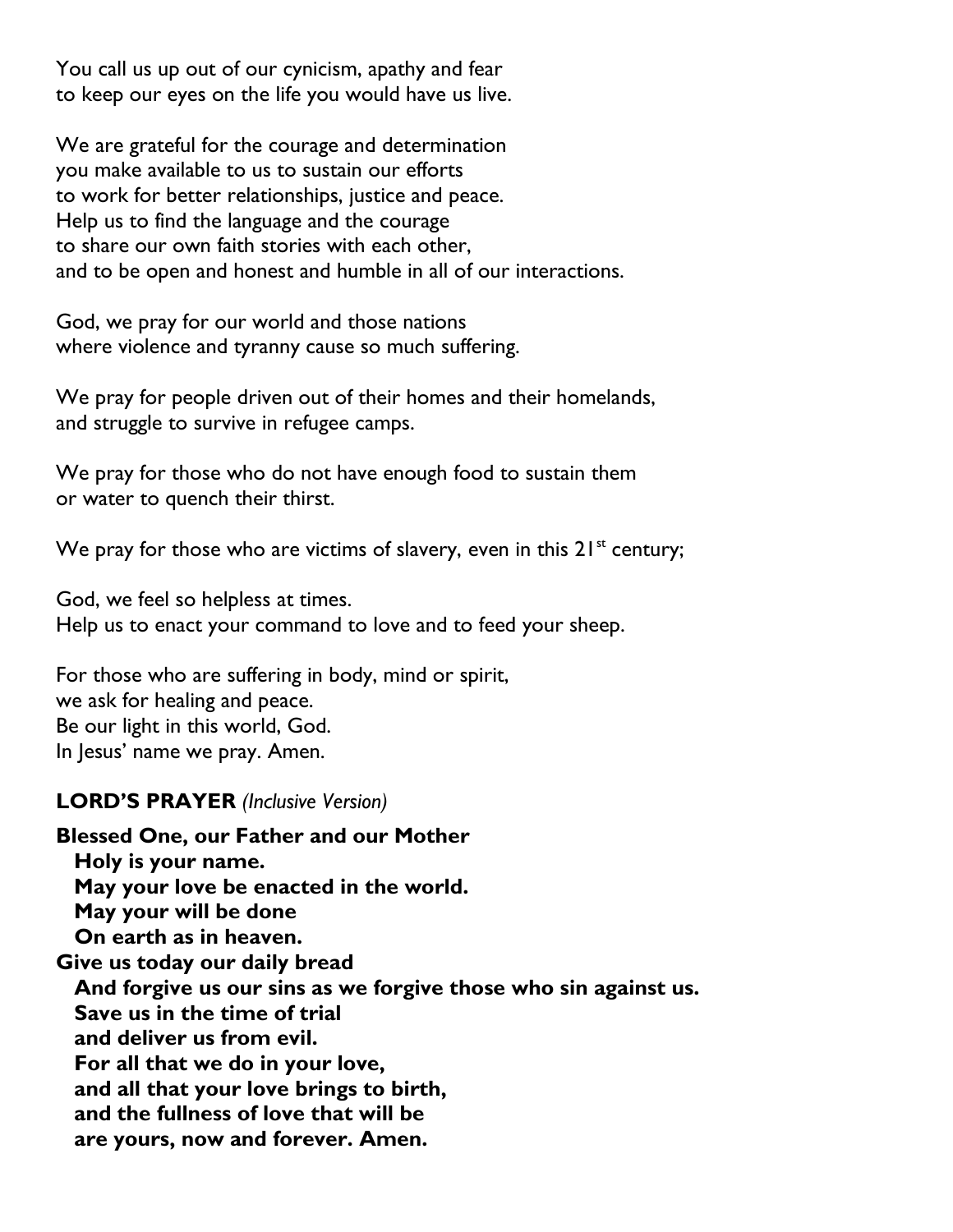# **GRATITUDE FOR OFFERING & DOXOLOGY**

Praise God from whom all blessings flow Praise God all creatures here below Praise God above ye heavenly hosts Creator, Christ, and Holy Ghost

**HYMN** NCH 503 *O Savior, Let Me Walk with You*

## **BENEDICTION**

Creator God, may your peace go with us wherever we will be this day May you guide us through the challenges, protect us when in need and inspire us with your love.

May we acknowledge your presence in all the human goodness we will see.

May you bring us home rejoicing to our place of rest this night.

We now go into this day in the name of the Creator and the Christ and the Holy Spirit. Amen.

**POSTLUDE** *Built on the Rock*, Ludwig M. Lindeman (1812-1887) arr. Theodore Hoelty-Nickel (1894-1986) / Concordia Publishing House

#### **Worship Resources:**

Call to Worship  $\sim$  written by Rev. Mindi and posted on Rev-o-lution.<http://rev-o-lution.org/> Pastoral Prayer ~ from the Presbyterian Church in Canada website.<http://presbyterian.ca/worship/> Lord's Prayer ~ Copyright © 2003 Richard D. McCall, Associate Professor of Liturgy and Church Music, Episcopal Divinity School, Cambridge, Ma. Posted on the [Worship Well](http://www.theworshipwell.org/pdf/WOR_McCall3.pdf) website. Benediction ~ posted on the Third Space website.<http://third-space.org.uk/blog>